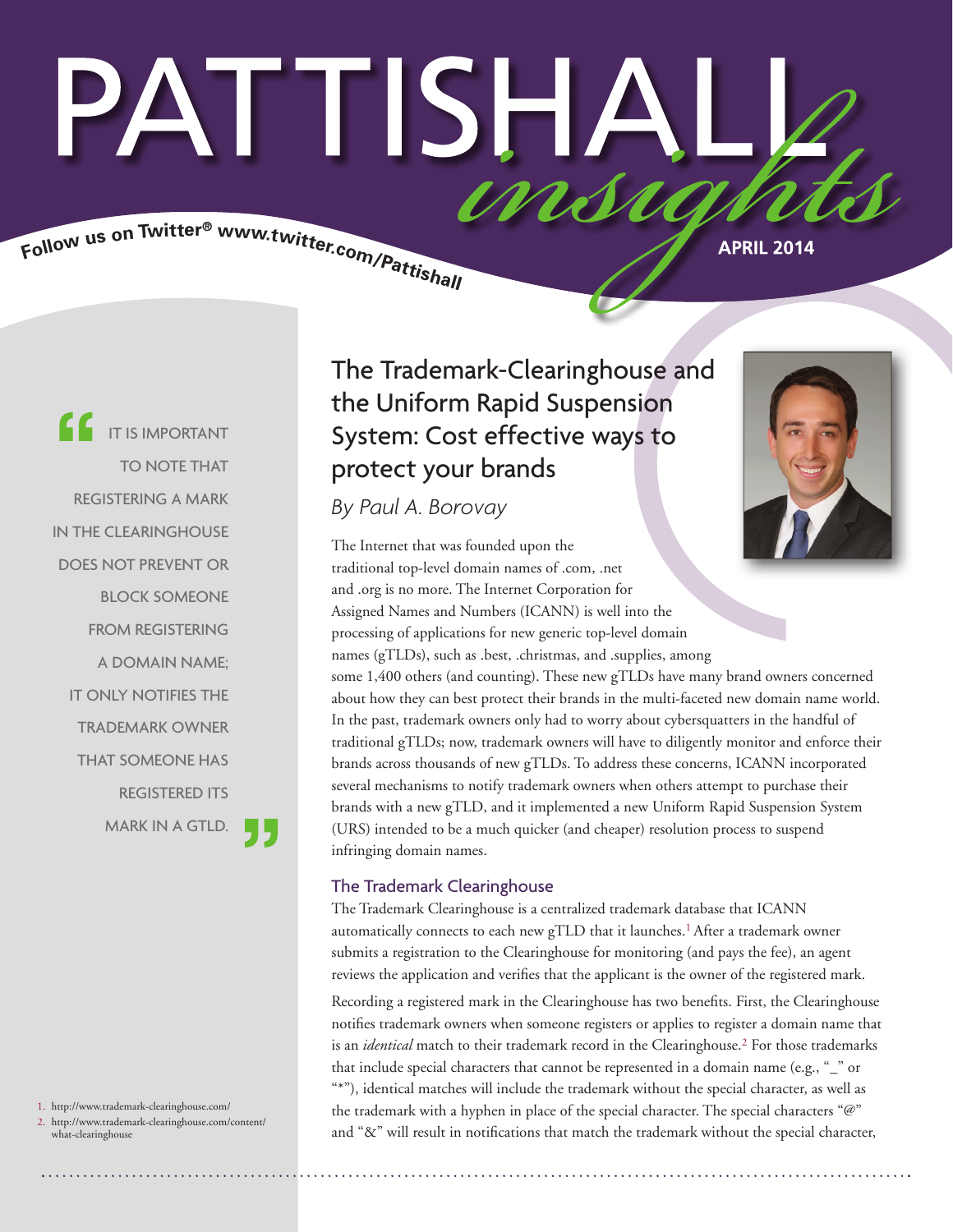EVEN THOUGH THE URS IS IN ITS INFANCY, IT HOLDS ENFORCEMENT PROMISE IN AN ENVIRONMENT OF GROWING THREATS OF INFRINGEMENT.

- 3. For example, the fictitious United States trademark EXAMPLE&TEST would result in the following matches in the .test TLD: exampletest.test, example-test.test, exampleandtest.test. Because French is a national language of Canada, a Canadian trademark would result in the following matches in the .test TLD: exampletest.test, example-test.test, exampleandtest.test and exampleetest. test. Trademark Clearinghouse Guidelines, Section 4.3.
- 4. The rationale here is to exclude those trademarks that include top level extensions, such as "icann.org" or ".icann." Trademark Clearinghouse Guidelines, Sections 2.4.4, 3.7.
- 5. Sunrise period should not be confused with a right of first refusal; thus, two different trademark owners who have registered identical marks that cover different goods will both have access to the same domain names during the Sunrise period. http://trademark-clearinghouse.com/ content/sunrise-services
- 6. The Advanced fee structure can be complex and is beyond the scope of this article, but please let me know if you might be interested in registering many marks and I can determine what fee structure is most appropriate for you and your business.
- 7. The two providers that may administer URS proceedings are the National Arbitration Forum or the Asian Domain Name Dispute Resolution Centre.
- 8. http://www.adrforum.com/newsroom.aspx?itemID=1871
- 9. http://www.adrforum.com/newsroom.aspx?itemID=1871
- 10. *See* Uniform Rapid Suspension System Procedures, 8.1 (March 1, 2013). The Complainant will also need to show that it holds a valid national or regional trademark registration and that the trademark is in use. Use can be shown by demonstrating that evidence of use – which can be a declaration and one specimen of current use was submitted to, and validated by, the Trademark Clearinghouse.
- 11. Complaints will be subjected to an initial administrative review by the URS Provider for compliance with the filing requirements within two days of filing the Complaint. This is a review to determine that the Complaint contains all of the necessary information, and is not a determination as to whether a *prima facie* case has been established. *Id.* at 3.1-2.
- 12. *Id.* at 4.1.
- 13. *See* Facebook Inc. v. Radoslav, No. FA1308001515825 (Nat'l Arb. F. Sept. 27, 2013); International Business Machines Corporation v. Denis Antipov, No. FA1402001542313 (Nat'l Arb. F. Feb. 12, 2014); Aeropostale Procurement Company, Inc. v. registration private @ Domains By Proxy, LLC, No. FA1402001543989 (Nat'l Arb. F. March 5, 2014); Banco Bilbao Vizcaya Argentaria, S.A. v. aitor montenegro / App developer, No. FA1402001544385 (Nat'l Arb. F. Feb.

This newsletter is offered for general informational purposes only. It does not constitute legal advice and your receipt of it does not create an attorney-client relationship.

Under the Illinois Rules of Professional Conduct, the content of this newsletter may be considered advertising material. ©2014 PMNH&G as well as the trademark with the special characters spelled out in the official language of the country or jurisdiction of the mark.<sup>3</sup> Marks that incorporate a "dot" (.) may also be registered, as long as the period functions as punctuation, abbreviation, or figurative part of the registered mark.<sup>4</sup>

Second, registering a mark in the Clearinghouse affords trademark owners the opportunity to participate in the Sunrise periods of newly launched gTLDs. Sunrise is an initial period of at least 30 days that allows trademark owners to secure domain names themselves that match their registered trademarks, before they are made available to the general public.<sup>5</sup>

The fees for registering marks with the Clearinghouse are split into two different paying structures: Basic and Advanced. The Basic fee structure is a "pay per mark" method, and is \$150 for one year, \$435 for three years, and \$725 for five years. The Advanced fee structure is based on a point system and is more appropriate for trademark owners who have many marks. The fees are graduated over the number of registered marks; the more marks you register, the cheaper the per-mark fee becomes.6

It is important to note that registering a mark in the Clearinghouse does not prevent or block someone from registering a domain name; it only notifies the trademark owner that someone has registered its mark in a gTLD. In essence, the Clearinghouse is similar to a watch service, which, depending on the number of trademarks and protection strategy, could make one service more cost effective than the other.

#### The Uniform Rapid Suspension System

The Uniform Rapid Suspension System (URS) is a dispute resolution policy that complements the Uniform Dispute Resolution Policy (UDRP).7 While the UDRP applies to domain names registered in new or existing gTLDs, the URS will apply only to domains registered in new gTLDs launched after January 1, 2013, as well as to select country-code TLDs that elect to adopt it.8

The URS has the potential to be both faster and cheaper than a standard UDRP proceeding. Whereas UDRP proceedings often see decisions in around 45 days with a filing fee of approximately \$1,300, URS is designed to obtain a suspension in around 20 days for a \$375 filing fee.<sup>9</sup> Like the UDRP, the URS is designed to handle only clear-cut cases. While a UDRP proceeding will allow a trademark owner to obtain an infringing domain name through a transfer or to cancel it outright, the sole remedy under the URS is to suspend the infringing domain name for the duration of its registration period.

In general, the requirements to file and prevail in a dispute under the URS are similar to those in a UDRP proceeding. The Examiner will determine whether (1) the registered domain name is identical or confusingly similar to the Complainant's word mark, (2) the Registrant has no legitimate right or interest in the domain name, and (3) the domain was registered and is being used in bad faith.<sup>10</sup>

Assuming the complaint complies with the necessary filing requirements, $11$  the URS provider will lock the disputed domain name within 24 hours to ensure that the Registrant is unable to make any changes to it or to transfer it to a third party.<sup>12</sup>

Only four URS proceedings were initiated in the first five months of the URS, all of which ended with the infringing domain names being suspended, but twelve new complaints were filed in the last month alone.

It remains to be seen how effective these countermeasures will be against online infringement over the long run. The recent URS filings illustrate that the URS could be a quick and cost effective method for trademark owners to protect their brands. Even though the URS is in its infancy, it holds enforcement promise in an environment of growing threats of infringement. ■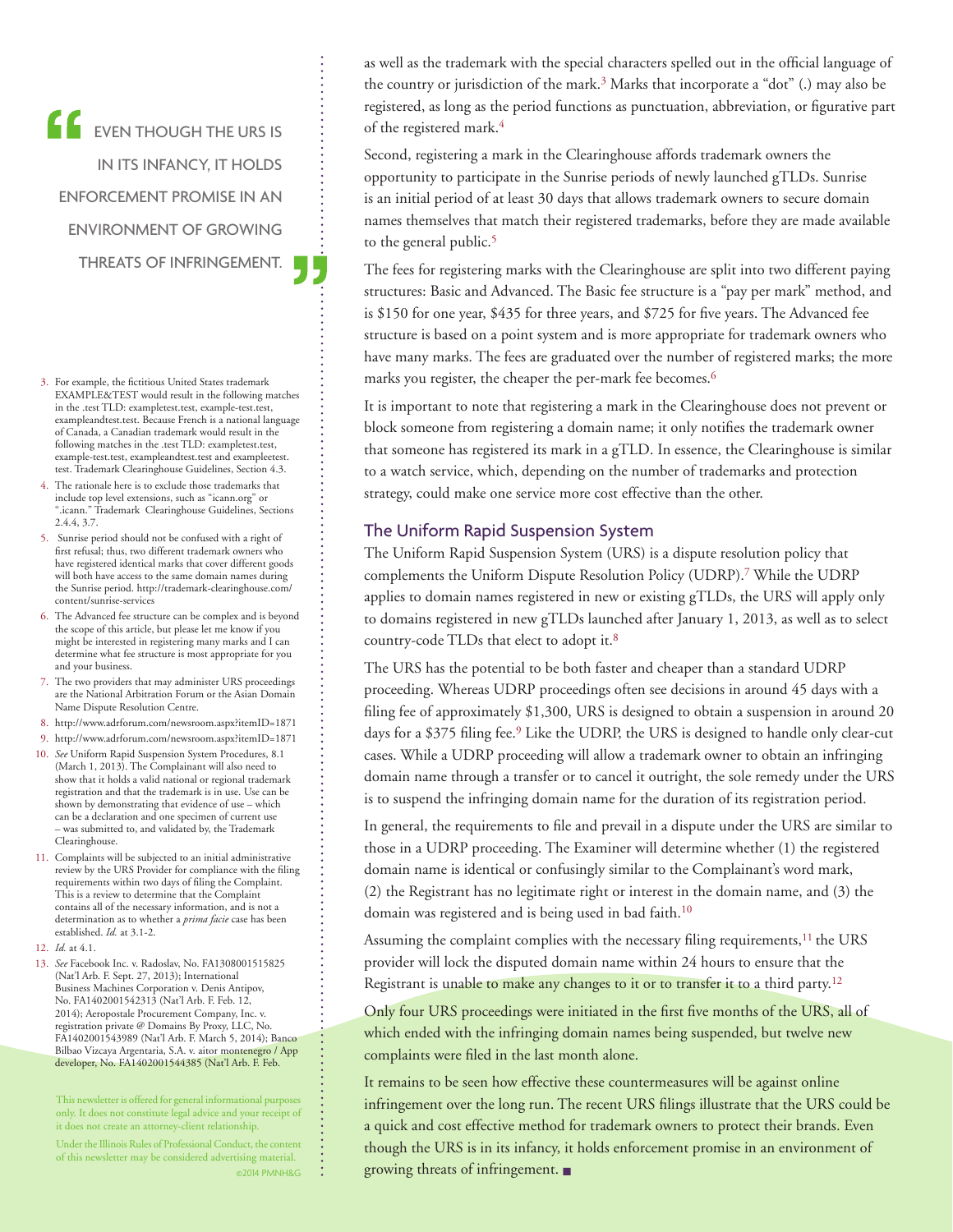

#### APPOINTMENTS

#### ■ Phillip Barengolts

Phil has been appointed Co-Chair of the *Lever* Rule Working Group within the INTA Parallel Imports Committee.

# ■ Thad Chaloemtiarana

Thad has been appointed to the Nominating Committee of the American Bar Association Section of Intellectual Property Law for the 2014-2015 association year, and will continue as Vice Chair for the IPL Section Diversity Action Group for 2014-15.

#### ■ Jonathan S. Jennings

Jonathan has been appointed to the Program Committee for the 2014 Intellectual Property Owners Annual Meeting in Vancouver. Jonathan has also become a Life Fellow of the Chicago Bar Foundation.

#### PRESENTATIONS

#### ■ Jasmine R. Davis



Jasmine gave a presentation on "Geographical Indications" at the Chicago Bar Association Young Lawyers Section

Intellectual Property Committee's Seminar on Wine and the Law, on March 26, 2014.

#### ■ Jonathan S. Jennings

Jonathan organized and moderated a CLE program on March 18, at the Chicago Bar Association entitled "The Fundamentals of IP Law: Trademark, Copyright and Patent Basics," as part of the Association's Breakfast Basics series. Don Knapp, of BP, was one of the speakers.

Jonathan also will speak on "The Right of Publicity: Understanding Its Scope Avoids Pitfalls," to the Association's Intellectual Property Law Committee, on May 27, 2014.

#### ■ Janet A. Marvel

Janet gave a presentation entitled "Trademarks: Year in Review," at the 58th Annual John Marshall Law School Intellectual Property Law Conference, on February 28, 2014.

#### **PUBLICATIONS**

#### ■ Jonathan S. Jennings



Jonathan, with the help of Andrew Hughes, has prepared an update to the Illinois chapter of INTA's *State Trademark* 

*and Unfair Competition Law* online treatise which will be released on April 15, 2014.

#### ■ Uli Widmaier

Uli published two articles in *AIPPI e-News* (April 2014): *Sherlock Holmes and the Peculiar Case of the Partial Copyright* (on whether modern authors can draw on elements from Sir Arthur Conan Doyle's Sherlock Holmes stories, some of which are in the public domain while others remain copyright-protected); and *U.S. Supreme Court creates new standard for false advertising claims* (on the Supreme Court's recent *Lexmark* decision).

#### **NOTEWORTHY**

#### ■ Edward S. Rogers

In *Lexmark Int'l, Inc., v. Static Control Components, Inc.* (March 25, 2014), the U.S. Supreme Court called the late Edward S. Rogers,

the firm's Senior Partner for many years, a "leading authority" on unfair competition. The Court quoted Rogers's memorable statement that "there need be no competition in unfair competition, just as there is no soda in soda water, no grapes in grape fruit, no bread in bread fruit, and a clothes horse is not a horse but is good enough to hang things on."

### ■ David and Celia Hilliard,



and their "Dreams and Echoes" collection, were featured in the February

Issue of *Chicago Lawyer Magazine*. The full article is available at http://www.pattishall.com/pdf/ DCH-Collecting to Give.pdf.

#### ■ Jonathan S. Jennings

co-chaired the program at the ABA Section of Intellectual Property Law's 29th Annual Spring Intellectual Property Conference that took place on April 2-4 in Arlington, Virginia.

#### ■ Ashly Iacullo Boesche

successfully led this year's Chicago-Kent College of Law team of Sarah Aagaard '15 and Benjamin Boroughf '14 to a first place win in the Midwest Regional Tournament in the Saul Lefkowitz Moot Court Competition on February 8, 2014. The Chicago-Kent team also won the best brief award. At the National Finals in Washington, DC on March 15, 2014, Team Chicago-Kent team placed fourth out of 86 teams.